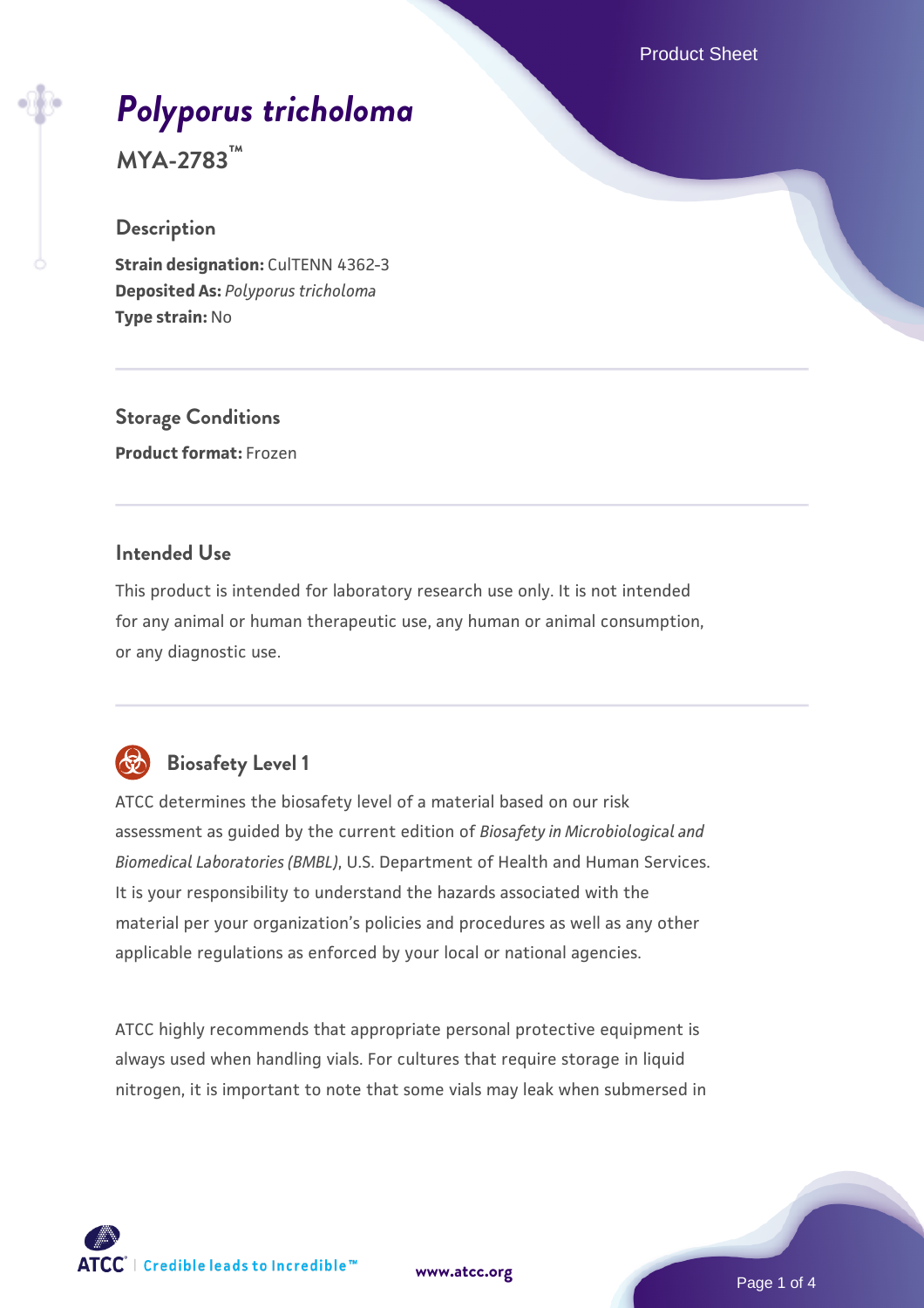liquid nitrogen and will slowly fill with liquid nitrogen. Upon thawing, the conversion of the liquid nitrogen back to its gas phase may result in the vial exploding or blowing off its cap with dangerous force creating flying debris. Unless necessary, ATCC recommends that these cultures be stored in the vapor phase of liquid nitrogen rather than submersed in liquid nitrogen.

### **Certificate of Analysis**

For batch-specific test results, refer to the applicable certificate of analysis that can be found at www.atcc.org.

### **Material Citation**

If use of this material results in a scientific publication, please cite the material in the following manner: *Polyporus tricholoma* (ATCC MYA-2783)

#### **References**

References and other information relating to this material are available at www.atcc.org.

#### **Warranty**

The product is provided 'AS IS' and the viability of ATCC® products is warranted for 30 days from the date of shipment, provided that the customer has stored and handled the product according to the information included on the product information sheet, website, and Certificate of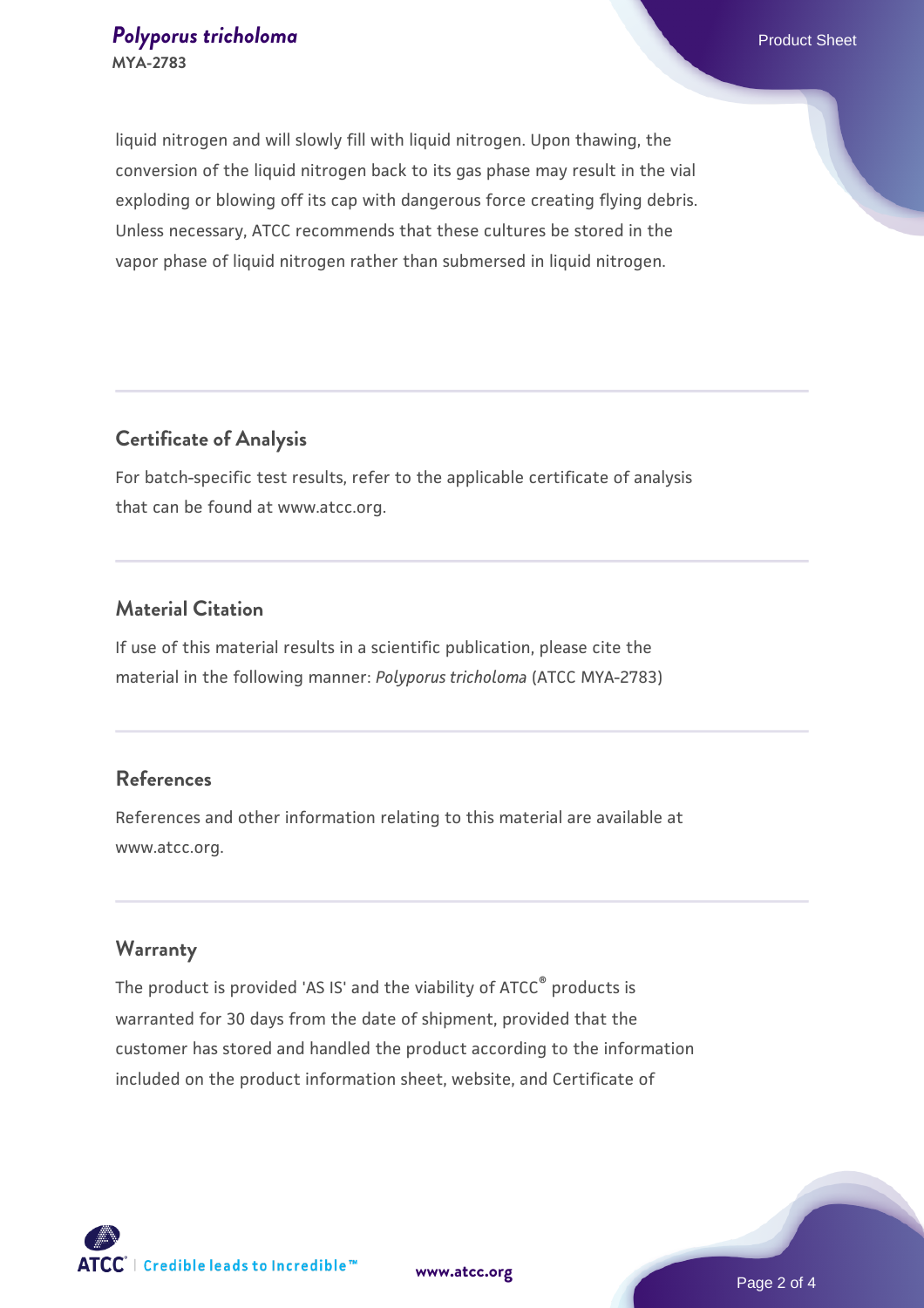Analysis. For living cultures, ATCC lists the media formulation and reagents that have been found to be effective for the product. While other unspecified media and reagents may also produce satisfactory results, a change in the ATCC and/or depositor-recommended protocols may affect the recovery, growth, and/or function of the product. If an alternative medium formulation or reagent is used, the ATCC warranty for viability is no longer valid. Except as expressly set forth herein, no other warranties of any kind are provided, express or implied, including, but not limited to, any implied warranties of merchantability, fitness for a particular purpose, manufacture according to cGMP standards, typicality, safety, accuracy, and/or noninfringement.

#### **Disclaimers**

This product is intended for laboratory research use only. It is not intended for any animal or human therapeutic use, any human or animal consumption, or any diagnostic use. Any proposed commercial use is prohibited without a license from ATCC.

While ATCC uses reasonable efforts to include accurate and up-to-date information on this product sheet, ATCC makes no warranties or representations as to its accuracy. Citations from scientific literature and patents are provided for informational purposes only. ATCC does not warrant that such information has been confirmed to be accurate or complete and the customer bears the sole responsibility of confirming the accuracy and completeness of any such information.

This product is sent on the condition that the customer is responsible for and assumes all risk and responsibility in connection with the receipt, handling, storage, disposal, and use of the ATCC product including without limitation taking all appropriate safety and handling precautions to minimize health or environmental risk. As a condition of receiving the material, the customer agrees that any activity undertaken with the ATCC product and any progeny or modifications will be conducted in compliance with all applicable laws, regulations, and guidelines. This product is provided 'AS IS' with no